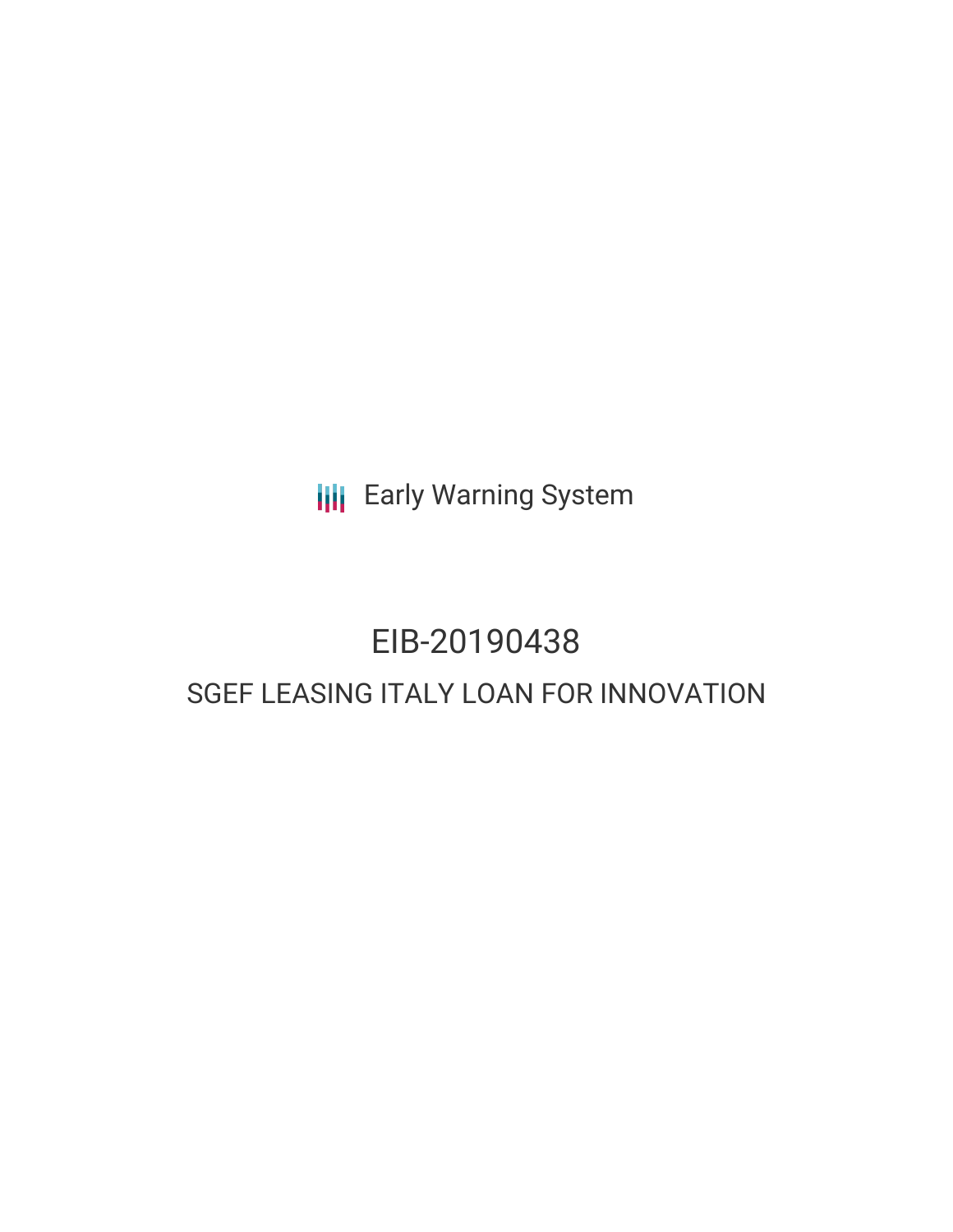

## **Quick Facts**

| <b>Countries</b>               | Italy                             |
|--------------------------------|-----------------------------------|
| <b>Financial Institutions</b>  | European Investment Bank (EIB)    |
| <b>Status</b>                  | Approved                          |
| <b>Bank Risk Rating</b>        | U                                 |
| <b>Voting Date</b>             | 2019-12-02                        |
| <b>Borrower</b>                | SG LEASING SPA, FRAER LEASING SPA |
| <b>Sectors</b>                 | Finance                           |
| <b>Investment Type(s)</b>      | Loan                              |
| <b>Investment Amount (USD)</b> | \$166.15 million                  |
| <b>Loan Amount (USD)</b>       | $$166.15$ million                 |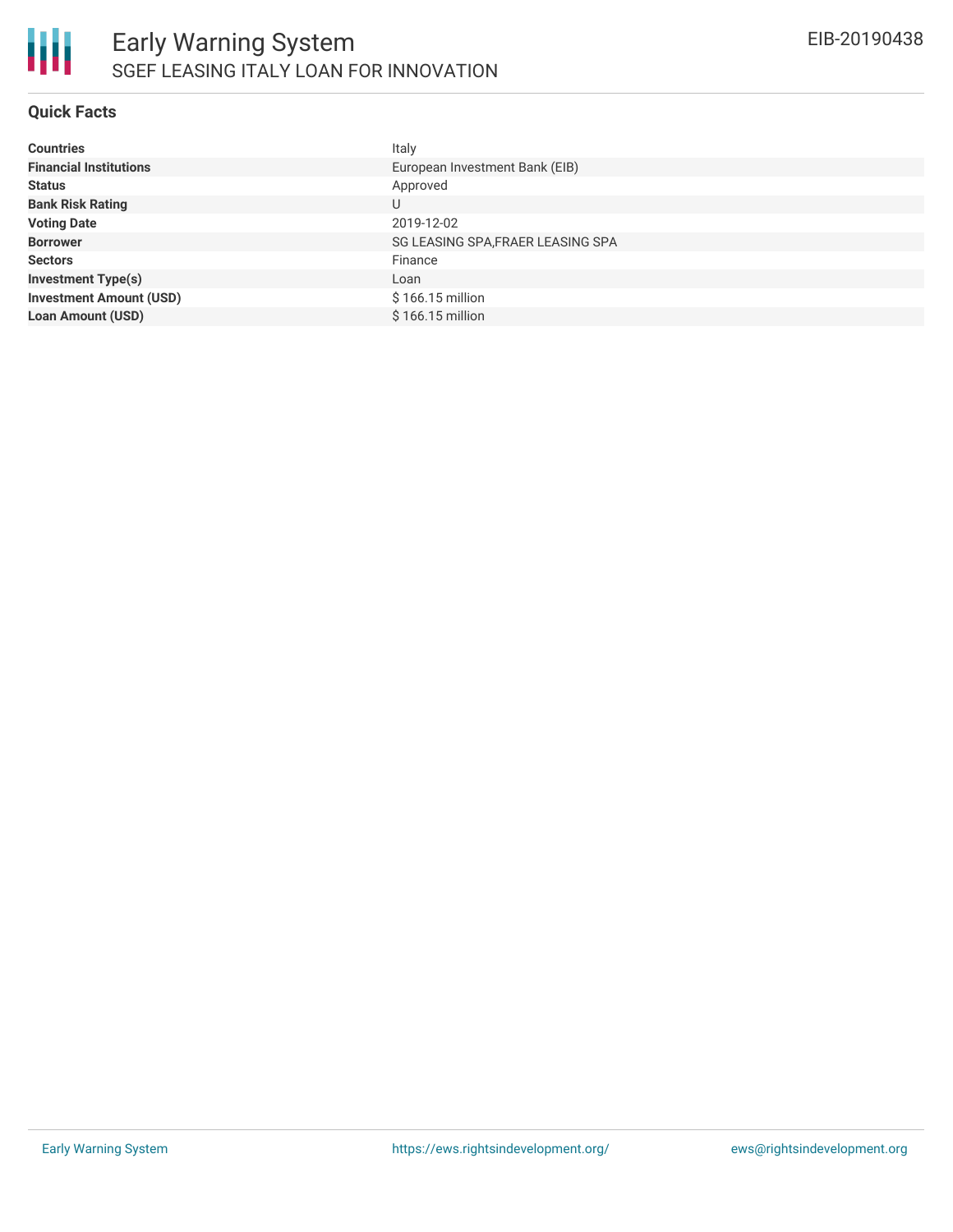

## **Project Description**

According to EIB website, the project consists of a dedicated EIB Loan to finance eligible SMEs and Midcap investments via leasing schemes in Italy. 30% of the operation will be dedicated to innovative SMEs and Mid-caps in the framework of the Industria 4.0 National Plan launched by the Italian government. It aims to improve access to term finance at favorable conditions for small or medium-sized projects carried out by SMEs and Midcaps.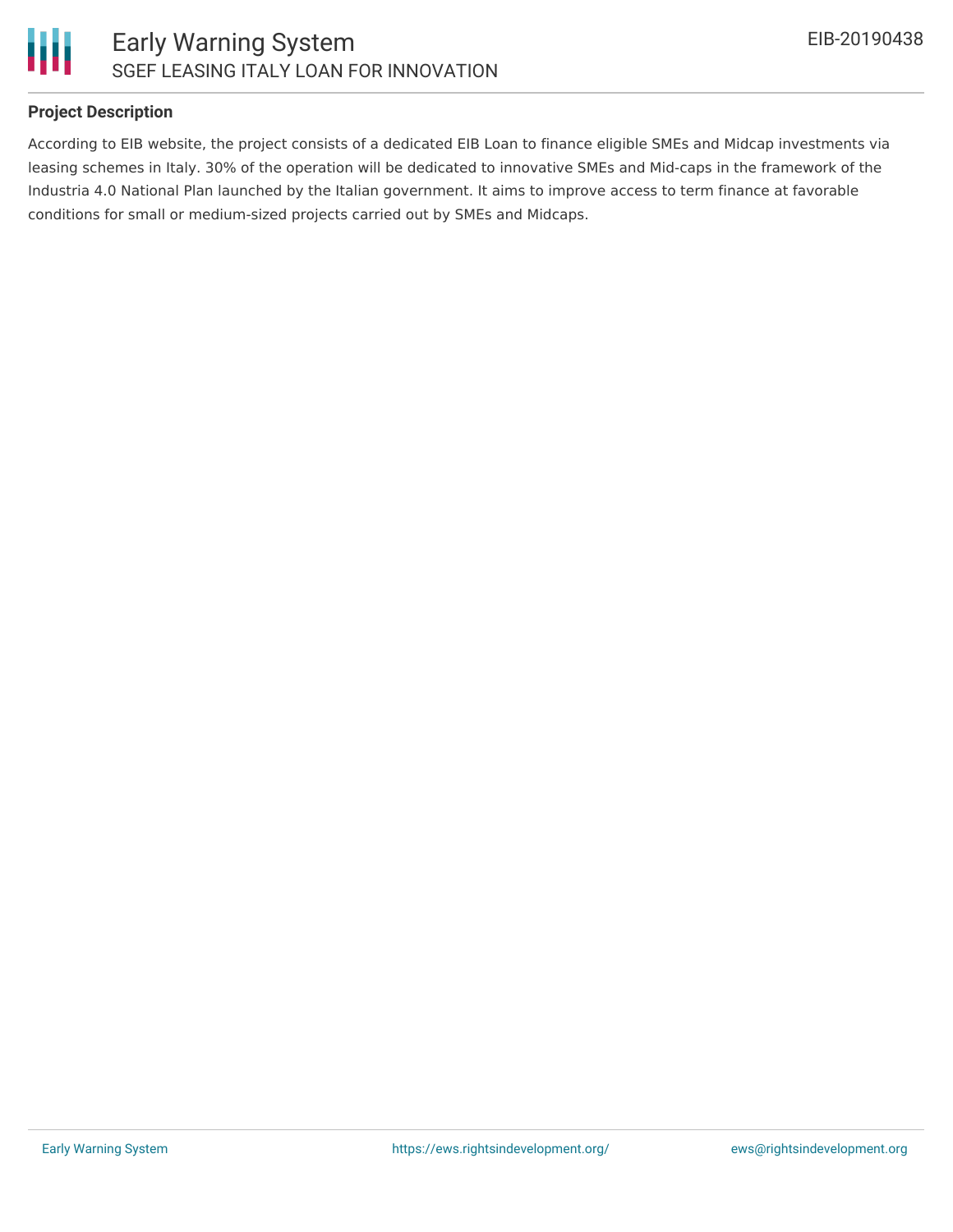#### **Investment Description**

European Investment Bank (EIB)

## **Financial Intermediary**

Financial Intermediary: A commercial bank or financial institution that receives funds from a development bank. A financial intermediary then lends these funds to their clients (private actors) in the form of loans, bonds, guarantees and equity shares. Financial intermediaries include insurance, pension and equity funds. The direct financial relationship is between the development bank and the financial intermediary.

- FRAER [LEASING](file:///actor/883/) SPA (Financial Intermediary)
- SG [LEASING](file:///actor/884/) SPA (Financial Intermediary)